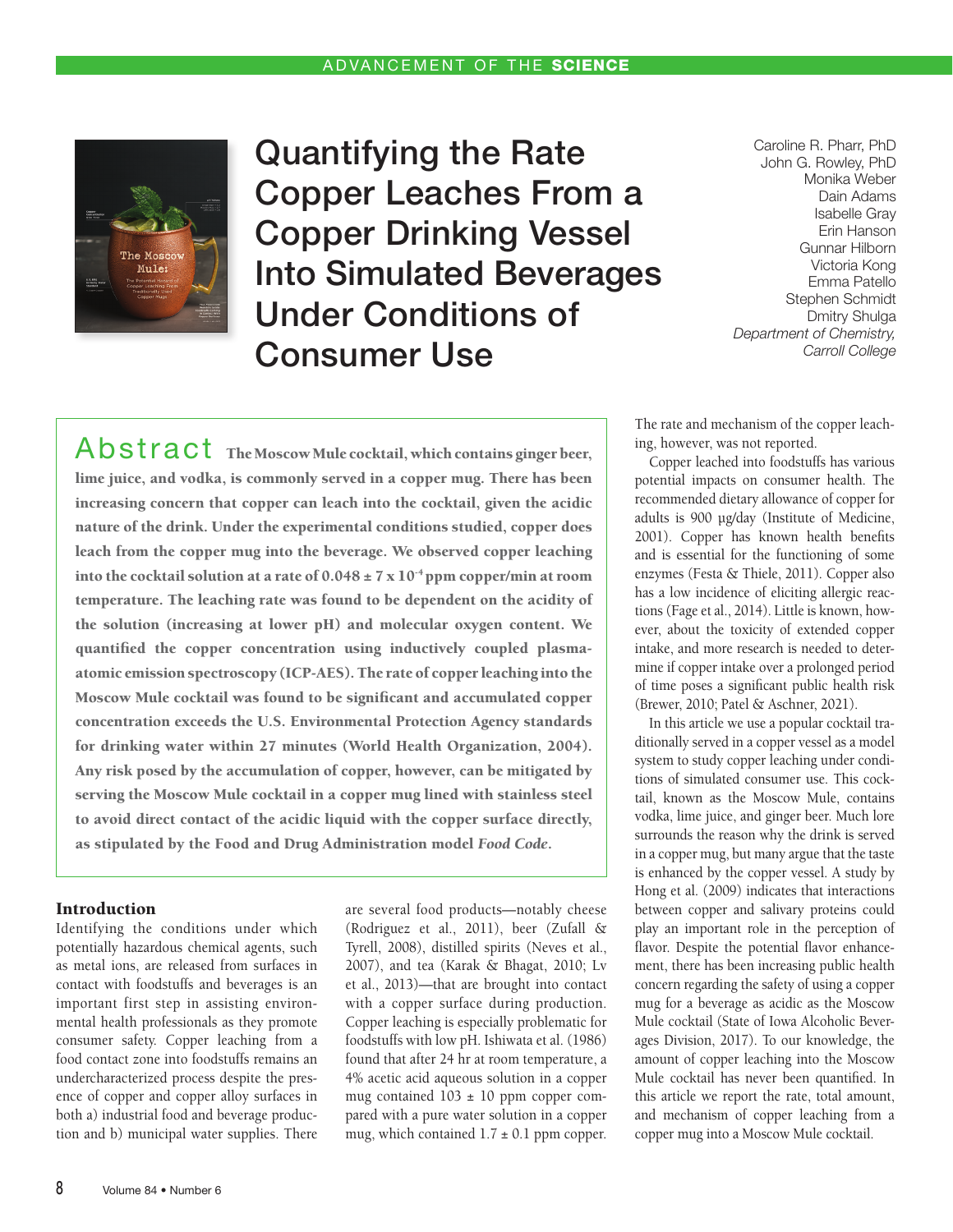## TABLE  $1$

## Ingredient Volumes and pH Values of the Moscow Mule Solution

| <b>Ingredient</b> | <b>Volume of Pure</b><br>Ingredient Used (ml) <sup>a</sup> | pH of Pure<br><b>Ingredient</b> | pH of Ingredient<br><b>After Dilution</b> <sup>b</sup> |
|-------------------|------------------------------------------------------------|---------------------------------|--------------------------------------------------------|
| Lime juice        | 22                                                         | 2.6                             | 2.5                                                    |
| Ginger beer       | 133                                                        | 3.0                             | 3.2                                                    |
| 200 proof ethanol | 35.6                                                       |                                 |                                                        |
| Dejonized water   | 53.4                                                       |                                 |                                                        |

a The total volume of the Moscow Mule solution was 244 ml, which represents approximately one half of the volume of the copper mug.

**b** The pH of the ingredient after dilution to the final volume of 244 ml with deionized water; the pH of the Moscow Mule solution was 2.7.

# FIGURE 1

Inductively Coupled Plasma-Atomic Emission Spectroscopy (ICP-AEC) and Copper Concentration From a Moscow Mule Solution Within a Copper Mug



*Note*. A) ICP-AES of copper from a Moscow Mule solution held within a copper mug at 0 min (purple), 20 min (dark yellow), 40 min (magenta), 60 min (blue), 80 min (green), 100 min (red), and 120 min (black). B) Copper concentration as a function of time for a Moscow Mule solution held within a copper mug. The copper concentration (blue circles) as a function of time was fit with a linear trendline (black).  $CPS = \text{counts}$  per second.

# **Methods**

#### Moscow Mule Solution Preparation

All materials were used as received directly from the supplier. Cocktail ingredients were chosen to be representative of consumer use. Moscow Mule components included: lime juice, ginger beer, aqueous ethanol solution, and a 16-oz solid copper mug.

We prepared a Moscow Mule cocktail solution in a copper mug. Table 1 details the ingredients and their pH values. Ice was not used as an ingredient for any of the experiments conducted in this study. When analyzing the contribution each ingredient had on copper leaching, the individual ingredients were diluted with deionized (DI) water to the concentration typically found in a Moscow Mule cocktail. For the purposes of this study, vodka was replaced with 200 proof ethanol diluted to the appropriate concentration with DI water. For pH studies, an aqueous solution was brought to the desired pH using hydrochloric acid.

Measurements via Inductively Coupled Plasma-Atomic Emission Spectroscopy All metal ion concentration measurements were performed using inductively coupled plasma-atomic emission spectroscopy (ICP-AES; PerkinElmer Instruments model Optima 2000 DV). Copper and gold ICP standards (GFS Chemicals, Inc.) were prepared in aqueous 1% nitric acid solution.

#### Internal Standards

We selected an internal standard of gold to quantify copper concentrations because the emission intensity is similar to copper, the emission maxima between copper and gold do not overlap, and any gold that might be present in the copper mug would not be expected to undergo a redox leaching process and contaminate the solution. For a given concentration, the copper emission at 327.393 nm was approximately 10 times more intense than the gold emission at 267.595 nm. We calculated the copper–gold response factor (*f*) for the ICP-AES instruments using the following equation:

$$
\frac{Peak Area \text{ Copper}}{[Copper]} = f \frac{Peak \text{ Area } Gold}{[Gold]}
$$

We calculated the copper–gold response factor over a range of concentrations to ensure minimal variance. The average response factor was 12.7 with a standard deviation of 0.1 over the concentration range investigated. Samples to be analyzed were taken from the copper mug at time intervals, transferred to volumetric flasks that had been cleaned with aqua regia (1:3 molar ratio of nitric and hydrochloric acid) to remove trace metals, spiked with 10 ppm gold, and then diluted to volume in preparation for ICP-AES analysis. The previous equation was used to calculate the copper concentration in the solution.

#### UV-Vis Measurements

All UV-Vis measurements were performed with an HP 8453 diode array UV-Visible spectrophotometer.

#### Scanning Electron Microscopy

All scanning electron microscopy (SEM) images were gathered using a Zeiss Supra 55VP field emission scanning electron microscope.

#### Results and Discussion

ICP-AES measurements demonstrated that copper does leach into a Moscow Mule solution in a copper mug. Figure 1A shows ICP-AES measurements of copper from a Moscow Mule solution in a copper mug at time intervals of: 0 min (purple), 20 min (dark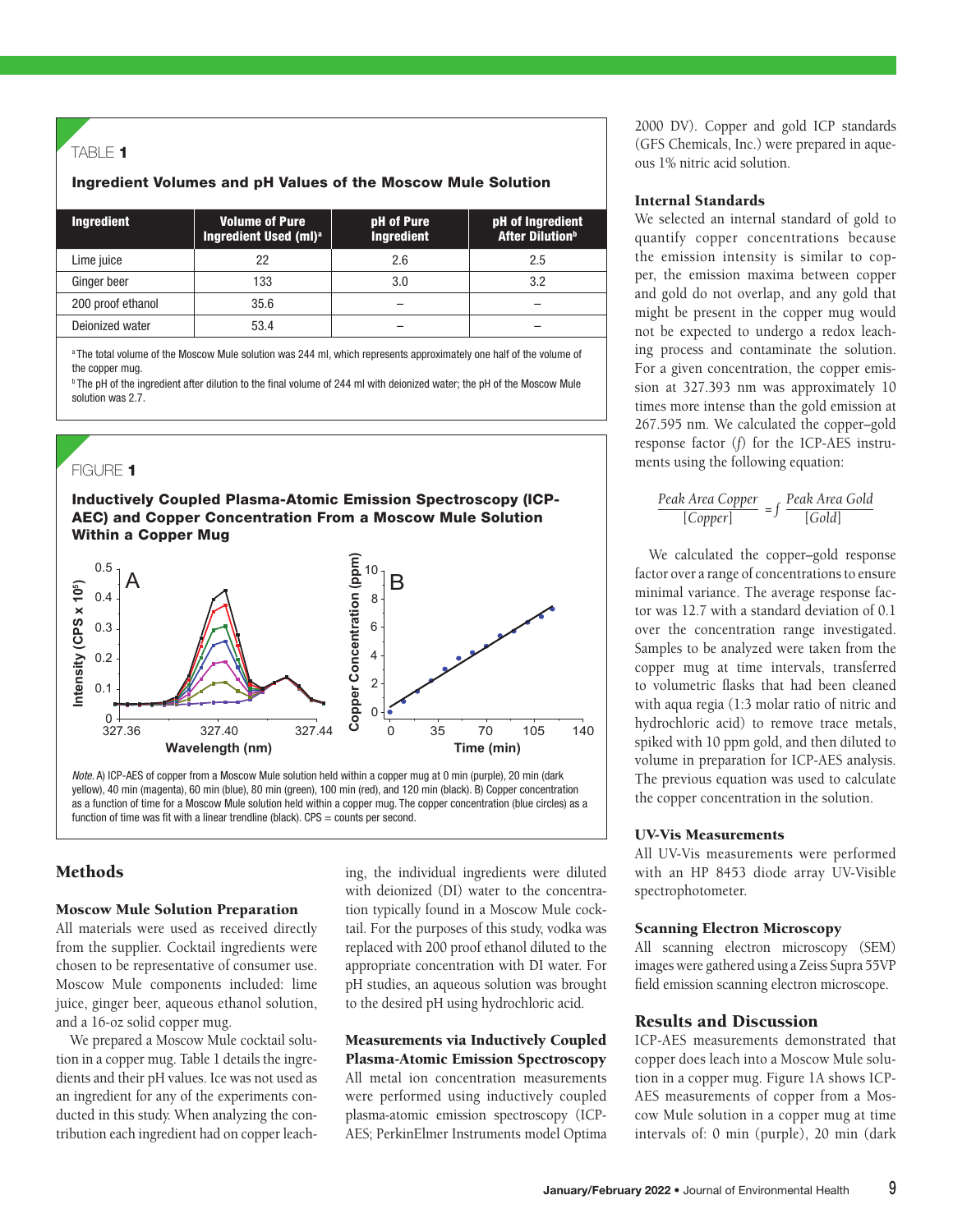yellow), 40 min (magenta), 60 min (blue), 80 min (green), 100 min (red), and 120 min (black). Figure 1B shows copper concentration as a function of time for a Moscow Mule solution in a copper mug; the copper concentration (blue circles) as a function of time was fit with a linear trend line (black).

We observed copper leaching into the solution at a rate of  $0.048 \pm 7 \times 10^{-4}$  ppm copper/min at room temperature (Figure 1B). At this rate, the concentration of leached copper in a copper mug reaches 1.3 ppm in slightly over 27 min. The U.S. Environmental Protection Agency mandates that copper levels in drinking water that exceed 1.3 ppm must be reported (World Health Organization, 2004). The Food and Drug Administration (FDA) model *Food Code* prohibits foodstuffs with a pH < 6.0 from coming in contact with copper due to concerns of copper leaching (U.S. Department of Health and Human Services, 2017). The Moscow Mule solutions in our experiments had a measured pH of 2.7 and the pH did not change throughout the course of the experiment. Despite FDA regulations, Moscow Mule cocktails routinely are served in copper mugs in establishments all over the country.

It is informative to consider the maximum daily allowance of copper that can safely be consumed. According to the World Health Organization (2004), a safe maximum consumption of copper is 10 mg/day. Thus, an individual would need to consume over 30 Moscow Mule cocktails (each containing 1.3 ppm of copper and a volume of 244 ml) to exceed the limit of 10 mg of copper per day. Given this information, acute copper toxicity from consumption of Moscow Mule cocktails in one sitting is unlikely. As mentioned previously, however, the longterm effects of elevated copper consumption are largely unknown (Brewer, 2010; Patel & Aschner, 2021).

We observed slight differences between the copper leaching rates for the mugs used in this study, but copper leaching was observed under all conditions studied. While it might not be possible to directly apply the specific leaching rate values presented here to a Moscow Mule cocktail prepared under other conditions, the overall trend of copper accumulation appears to hold true.

The difference in the copper leaching rate between the mugs did not appear to be

#### FIGURE 2

Scanning Electron Microscope (SEM) Images of Copper Mug Surface



*Note.* SEM images of copper mug surface with limited contact with the Moscow Mule cocktail at A) 2 μm scale and B) 200 nm scale. SEM images of copper mug surface after exposure to 26 Moscow Mule cocktails for a cumulative exposure time of 75 hr at C) 2 μm scale and D) 200 nm scale. E) Cross-sectional digital photograph of the copper mug; upper half of the mug had limited exposure and the lower half of the mug had exposure to 26 Moscow Mule cocktails for a cumulative exposure time of 75 hr.



*Note.* A) Copper concentration as a function of time for a Moscow Mule solution held within a copper mug over the course of 20 days. B) Normalized UV-Vis absorption spectra of an aqueous copper(II) nitrate solution (red) and a Moscow Mule solution held within a copper mug for over 20 days (black squares).

correlated with any properties of the mug that could be assessed with the unaided eye. The geometric surface area and microscopic electrochemically active surface area could both be important factors that contribute to the difference in copper leaching rates among the mugs used in this study. The microscopic surface area of the mugs used in this study was characterized using SEM. Figure 2 shows SEM images of the copper mug surface with limited contact with the Moscow Mule cocktail at 2 **µm** (Figure 2A) and 200 nm (Figure 2B) scale. SEM images of the copper mug surface after exposure to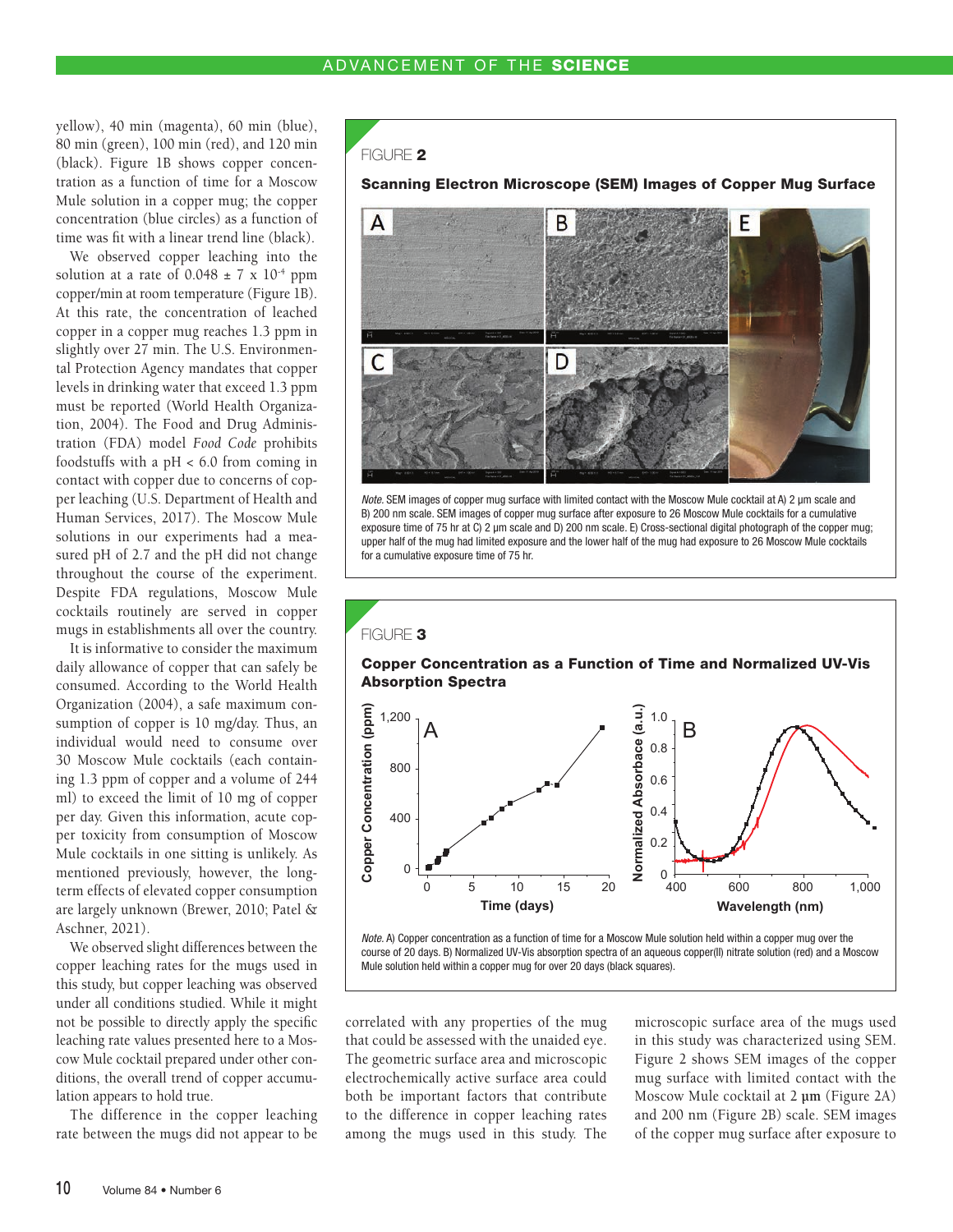# FIGURE 4

Copper Concentration as a Function of Time for Moscow Mule Ingredient Solutions Held Within a Copper Mug



*Note.* The Moscow Mule ingredient solutions include ginger beer (green triangles), lime juice (black squares), deionized water (blue diamonds), and ethanol (red circles).

#### FIGURE 5

Copper Concentration as a Function of Time for Hydrochloric Acid Solutions of Varying pH



26 Moscow Mule cocktails for a cumulative exposure time of 75 hr are shown at 2 **µm** (Figure 2C) and 200 nm (Figure 2D) scale. Figure 2E shows a cross-sectional digital photograph of the copper mug. The upper half of the mug had limited exposure to the Moscow Mule solution and the lower half of the mug had a cumulative exposure time of 75 hr.

#### FIGURE 6





*Note.* Each Moscow Mule solution initially was sparged with nitrogen gas to remove atmospheric oxygen and then placed in the copper mug under a nitrogen atmosphere. At 75 min, the solution was sparged with atmospheric gas for 15 min to replenish dissolved oxygen. Linear fits of the oxygenfree (black) and oxygen reintroduced (blue) regions are shown.

The oxidation of elemental copper to aqueous copper(II) ions results in both the leaching of copper(II) ions into the solution and the formation of microstructures as well as nanostructures on the copper surface. Outside of a controlled laboratory environment, the washing, polishing, and repeated use of copper surfaces likely has an effect on the electrochemically active microscopic surface area. Additionally, mechanical polishing is likely to obscure the visual evidence of the chemical etching, thus making it more difficult for consumers to realize that contaminates are being introduced into their beverage.

In our experiments, after being left undisturbed for several days in the mug, the cocktail solution turns a distinct turquoise color and we measured the copper concentration to be as high as 1,000 ppm. Figure 3A shows copper concentration as a function of time for a Moscow Mule solution in a copper mug over the course of 20 days. Normalized UV-Vis absorption spectra of an aqueous copper(II) nitrate solution (red) and a Moscow Mule solution in a copper mug for over 20 days (black squares) are shown in Figure 3B. The concentration of copper as a function of time is linear over the course of 20 days, consistent with a zero-order reaction mechanism (Figure 3A). Zero-order reactions have been encountered in other heterogeneous reactions where access to the surface limits the rate at which the reaction proceeds.

Due to the zero-order reaction kinetics, the copper is continuously accumulating in the Moscow Mule solution and does not equilibrate at a fixed value. Thus, while not directly applicable to the typical consumer experience with a Moscow Mule cocktail, the continuous leaching over the 20-day study highlights the importance of applying the FDA model *Food Code* prohibiting acidic foodstuffs coming in contact with any copper surface. More broadly, the accumulation of metal ions into acidic foodstuffs and drinking water with prolonged exposures to metal surfaces should not be overlooked by environmental health professionals. For example, water with a low pH in metal pipes was an important and preventable factor that contributed to the high levels of lead leached into the Flint, Michigan, water system in 2014 (Torrice, 2016).

The constant leaching rate of copper into the Moscow Mule solution contrasts with the time-dependent leaching rates observed from most other metal surfaces into foodstuffs or simulated foodstuffs. For the leaching of chromium, iron, and nickel from a stainless steel surface, the initial leaching rate was fastest and the leaching rate decreased with time (Herting et al., 2008; Kamerud et al., 2013). Additionally, the decrease in the leaching rate of tin from metal cans into foodstuffs was attributed to the eventual consumption of all the oxygen dissolved in the foodstuffs or trapped in the headspace (Parkar & Rakesh, 2014). Finally, chromium is unique among the other metals studied and was found to leach from a stainless steel surface at a constant rate on a 20-day time scale (Chiavari et al., 2014).

Solutions of the individual ingredients were diluted with DI water to the concentration found in a Moscow Mule cocktail (Table 1) to study the effect of each ingredient on the copper leaching rate. Figure 4 shows copper concentration as a function of time for solutions of ginger beer (green triangles), lime juice (black squares), DI water (blue diamonds), and 14% ethanol (red circles) in a copper mug. We observed copper leaching with all four ingredients investigated. The highest leaching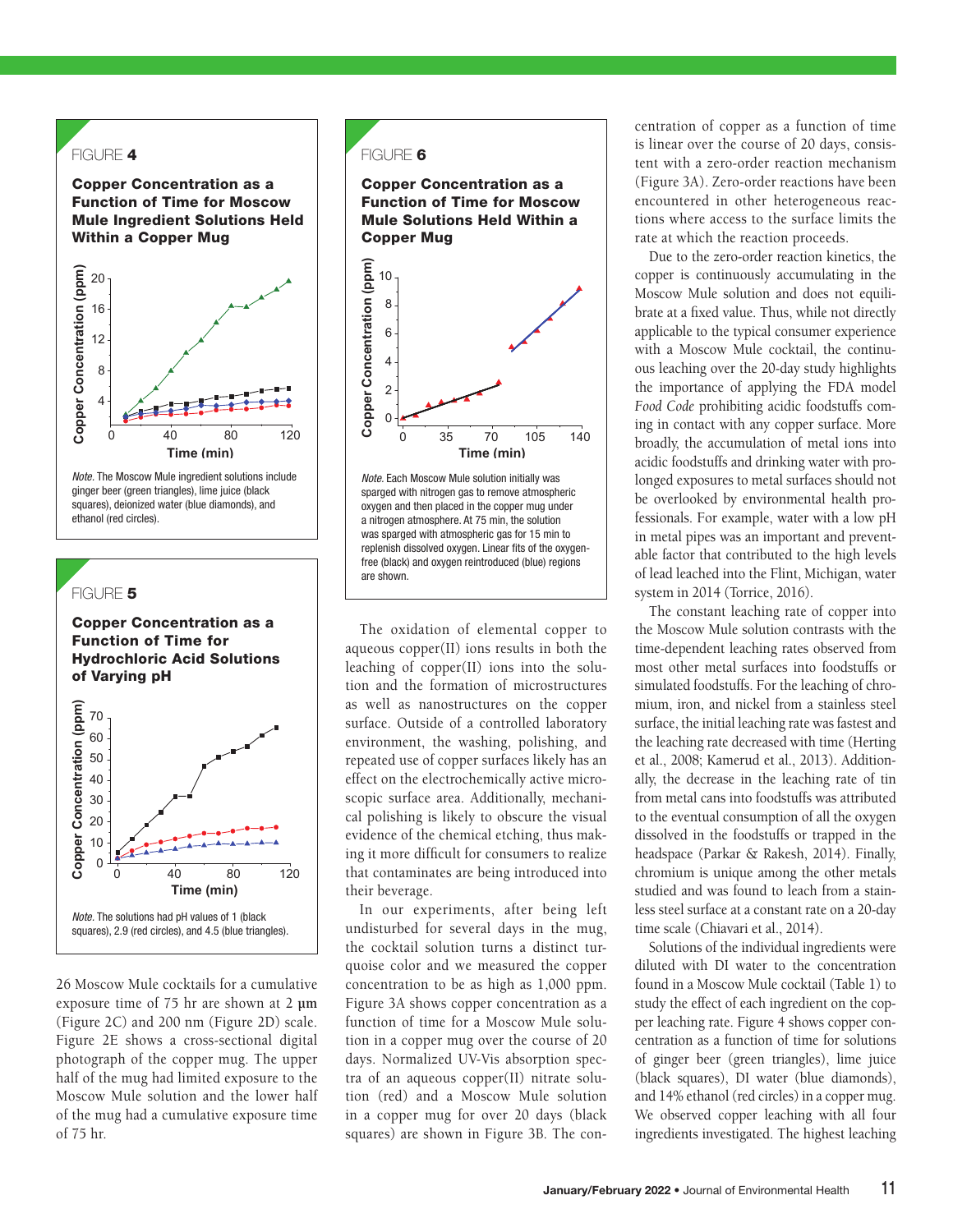rates were observed for ginger beer. Lime juice and ginger beer had the lowest pH values and fastest copper leaching rates.

We systematically investigated the effect of pH on the copper leaching rate by preparing hydrochloric acid of varying pH. Figure 5 shows copper concentration as a function of time for solutions of varying pH. The aqueous solutions had pH values of 1 (black squares), 2.9 (red circles), and 4.5 (blue triangles). As the pH of the aqueous hydrochloric acid solution decreased, the rate of copper leaching increased. The data in Figures 4 and 5 are consistent with pH being an important predictor of copper leaching rate, but it is not the sole contributor.

Interestingly, the lowest pH component (lime juice) of the cocktail solution does not result in the fastest leaching rate, suggesting that there are other species in solution that contribute to copper leaching. This result is consistent with studies (Agarwal et al., 1997) that showed that chromium and nickel leached from stainless steel vessels at a higher rate for foodstuffs than for pH-equivalent aqueous solutions of the predominate pure organic acids found in the foodstuffs. The ginger beer solution (133 ml diluted to 244 ml) is much more concentrated than the lime juice solution (22 ml diluted to 244 ml) once diluted to the total volume of the drink—thus any effect due to other species in solution could be more pronounced.

 We investigated the mechanism by which metallic copper is transformed to copper(II) and found molecular oxygen to have a pronounced effect on the rate of copper leaching into the solution. Figure 6 shows copper concentration as a function of time for Moscow Mule solutions held within a copper mug (red triangles). The Moscow Mule solution initially was sparged with nitrogen gas for 15 min to remove atmospheric oxygen and then placed in the copper mug under a nitrogen atmosphere. At 75 min, the solution was sparged with atmospheric gas for 15 min to replenish dissolved oxygen. Linear fits of the oxygen-free (black) and oxygen-reintroduced (blue) regions are shown.

For the mug used in this experiment, copper leaches into the nitrogen-sparged Moscow Mule solution at a rate of 0.03 **±** 0.003 ppm copper/min. Once oxygen was reintroduced, the copper leaches into the Moscow Mule solution at a rate of  $0.08 \pm 0.005$  ppm

copper/min. The 2.6-fold increase in the copper leaching rate is consistent with molecular oxygen acting as an oxidant in the copper leaching mechanism. Interestingly, the copper leaching rate is not zero under oxygenfree conditions, suggesting that the other ingredients in the Moscow Mule solution could contain compounds that act as oxidants under these conditions.

There are several important factors that must be taken into consideration before directly applying the findings here to a consumer setting. First, the copper leaching rate varied among different mugs. The electrochemically active surface area of a mug, and therefore the rate of copper leaching, is strongly dependent on the mechanical and chemical processes that mug has experienced. Second, the studies we conducted were at room temperature, whereas a Moscow Mule cocktail typically is served over ice. The slightly elevated temperature of the Moscow Mule solution in this study likely results in a lower dissolved gas concentration and a slower copper oxidation reaction rate constant.

Therefore, the rate of copper leaching in a Moscow Mule cocktail served to a consumer may be different than that reported here. Regardless, our results clearly demonstrate that copper leaching does occur at an appreciable rate under multiple solution conditions, and thus supports the discontinuance of serving an acidic cocktail such as the Moscow Mule in a copper mug.

#### Conclusion

In summary, under the conditions studied, copper leaches into the Moscow Mule solution at a constant rate. The zero-order copper leaching kinetics are consistent with a reaction mechanism that is rate limited by the microscopic surface area of the copper mug. We also found the leaching rate to be dependent on pH and dissolved oxygen concentration. Other ingredients in solution, however, might also act as oxidants or chelating ligands that could accelerate the copper leaching rate.

In this article, we provide an intriguing and relevant example to environmental health professionals and the public of a potentially hazardous substance that is common and at the same time extremely easy to avoid. Our study presents a clear alternative for environmental health professionals and the public, as fortunately copper mugs lined with stainless steel or other chemically inert materials are widely available for a similar cost. As such, the potential hazard posed by the direct contact between an acidic beverage—such as the Moscow Mule—and the copper surface could easily be mitigated.

While our study focused on one particular cocktail, the identified mechanism and rate of copper leaching can inform environmental health professionals of the "why" behind this regulation and enable them to effectively evaluate plan reviews and carry out inspections in related situations. In particular, review of large catered events where specialty drinks or other specialty foods might be served should prompt an environmental health professional to ask more questions and determine if vessels lined with stainless steel might be more appropriate. In addition to the acidity of the foodstuffs, the temperature and the amount of time the product is contained in the copper vessel could all impact safety implications. In agreement with the FDA model *Food Code*, individuals should avoid consuming foodstuffs with a pH lower than 6.0 that have come in contact with copper.

*Acknowledgements:* The authors would like to thank the following major contributors for their generous donations to build and support the Integrated Laboratory: E.L. Weigand Foundation and the Mary Alice Fortin Foundation, Inc. We would also like to thank the Integrated Lab benefactors: the Montana Space Grant Consortium, Dr. Anthony Provost, Ernest L. and Ruth A. Kradolfer, James A. Grose, and Mark and Lynn Etchart. We would like to thank the donors of the Guido Bugni Endowed Professorship that allowed us to hire one student during the summer to complete this project. We would also like to thank all the student researchers who contributed to the Moscow Mule project and the Integrated Laboratory. The SEM images were gathered at the Montana Nanotechnology Facility, an NNCI member-supported facility (NSF Grant ECCS-1542210).

*Corresponding Authors:* Caroline R. Pharr, Associate Professor of Chemistry, Department of Chemistry, Carroll College, 1601 North Benton Avenue, Helena, MT 59625. Email: cpharr@carroll.edu.

John G. Rowley, Associate Professor of Chemistry, Department of Chemistry, Carroll College, 1601 North Benton Avenue, Helena, MT 59625. Email: jrowley@carroll.edu.